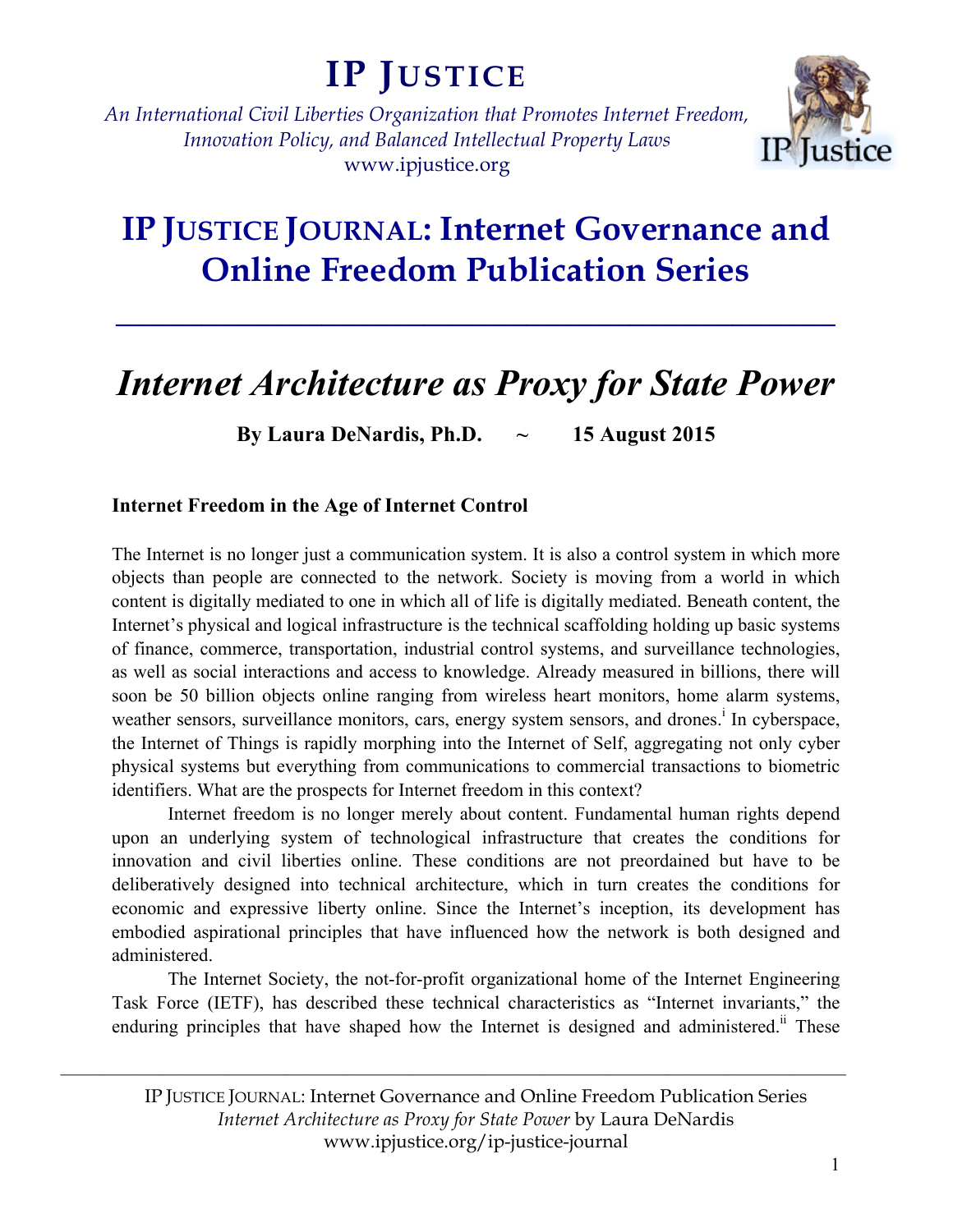technical norms include *global reach*, the potentiality of any end device to reach any other regardless of location, and *interoperability* among devices made by different manufacturers. They also include *permissionless innovation* in which anyone can introduce a new Internet application without a gatekeeper's consent as well as a network marked by *accessibility* and *general purpose* support of any application or service. The Internet Society's invariants related to governance include *collaboration among stakeholders, mutual agreement*, and the principle of *no permanent favorites* so essential for ongoing Internet innovation. As Internet engineer Leslie Daigle has summarized, "A network that does not have these characteristics is a lesser thing than the Internet as it has been experienced to date."iii While imperfect and always marked by conflicting interests and competing values, these norms have contributed to the Internet's growth, its architectural capacity for open innovation and expression, and a stable system of Internet governance.

Several trends in various governments' Internet policies are in tension with the technical stability and openness of Internet governance and architecture. These developments exist well outside of the enormous attention to the functions performed by the Internet Corporation for Assigned Names and Numbers (ICANN). There is not a single system of Internet administration, but many layers of distinct functions, many carried out by the private sector, some by new global institutions, some by governments, and some by all of the above in shared coordination arrangements. Even ICANN's oversight of names, numbers, and protocol parameters is distributed across domain name registrars that sell domain name registrations, governments, and Internet registries that administer names and numbers in a given top-level domain (TLD). Other functions of Internet governance include: the establishment of technical standards by the IETF, the World Wide Web Consortium (W3C), and others; interconnection agreements among private network operators; cybersecurity governance; the policymaking role of private information intermediaries such as Facebook and Google via their terms of service and privacy policies; and technical architecture-based intellectual property rights enforcement. <sup>iv</sup> All of these functions have policy implications ranging from privacy to property to speech rights.

Beyond the intrinsic public interest implications embedded in keeping systems of Internet infrastructure operational, another feature of Internet governance involves the phenomenon of governments attempting to use the very infrastructure of the Internet for geopolitical objectives having nothing to do with Internet operations. This phenomenon can be loosely termed the "turn to infrastructure" in Internet governance.<sup>V</sup> Policymakers view systems of Internet infrastructure and governance as part of their arsenal for achieving various political and economic objectives.

This paper extends this concept of examining the phenomenon of *governance by Internet infrastructure*, such as using authoritative DNS registries, as they exist, to enforce intellectual property rights, to the phenomenon of *governance by tampering with Internet infrastructure*, in other words, imposing statutory, technical, or other requirements to modify the actual design of Internet technical architecture for purposes completely extraneous to keeping the Internet operational. Discrete examples of this phenomenon include: government interest in weakening encryption technologies to achieve national security and law enforcement goals; nation-specific

IP JUSTICE JOURNAL: Internet Governance and Online Freedom Publication Series *Internet Architecture as Proxy for State Power* by Laura DeNardis www.ipjustice.org/ip-justice-journal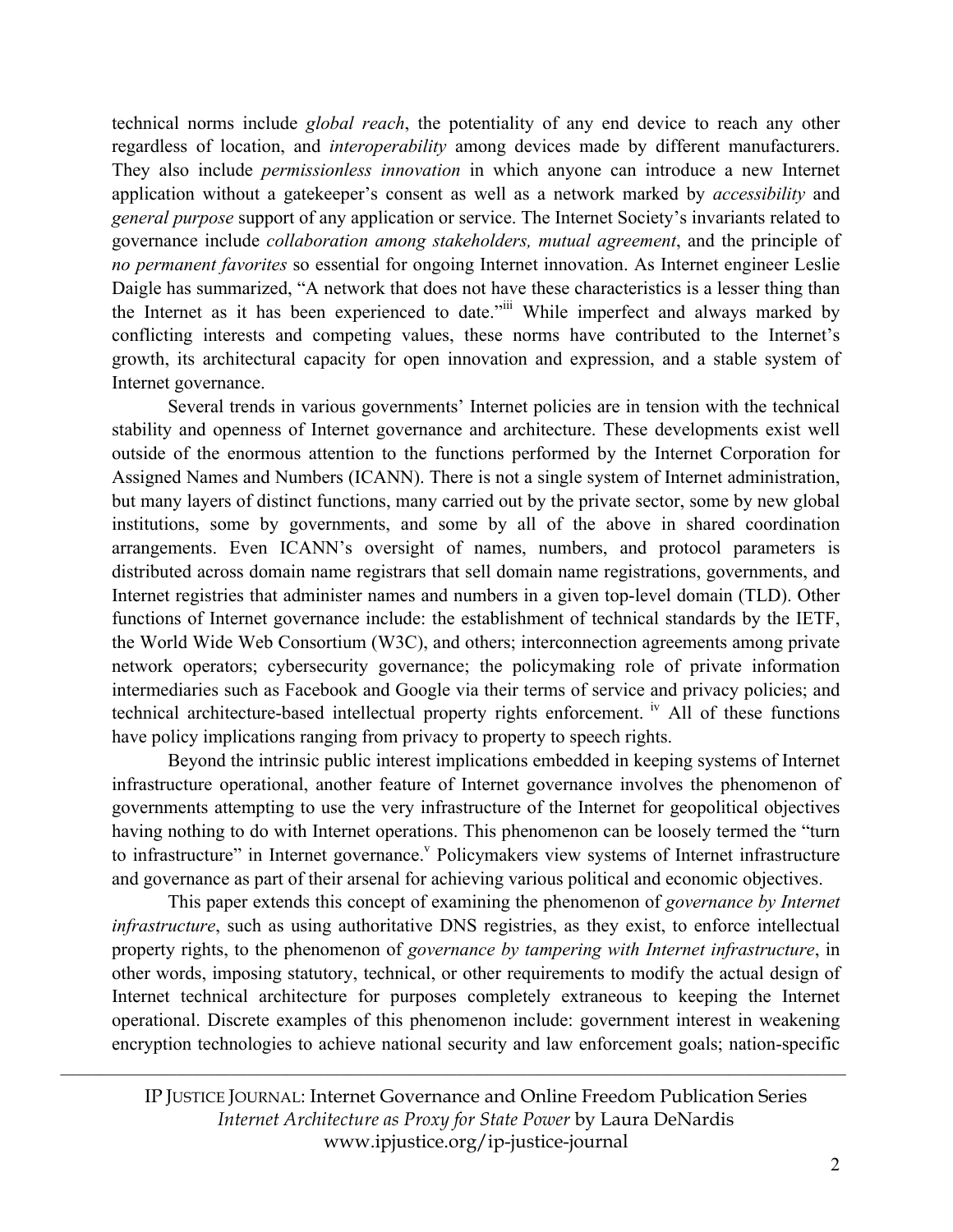data localization laws; and attempts to politically impose modifications to the Domain Name System (DNS) for content control. Many of these policies conflict with how technologies work in practice and also create challenges for civil liberties online. The rising geopolitical attention to the Internet and inextricable linkages between human rights and infrastructure provide a moment of opportunity to assess potential implications of politically driven infrastructure modifications for the future of Internet stability and freedom.

### **Geopolitical Back Doors in Encryption Protocols Can Weaken Internet Security**

New digital technologies, and new patterns of technology usage, always complicate the question of how to balance individual privacy and law enforcement. Consider the following statement: "Cell phones… are now such a pervasive and insistent part of daily life that the proverbial visitor from Mars might conclude they were an important feature of human anatomy."vi The statement was not uttered on a late night comedy show but penned by United States Supreme Court Chief Justice John Roberts in a Supreme Court ruling about cell phone privacy. In *Riley v. California*, the Court took up the question of whether police are constitutionally permitted to search cell phones without a warrant. The Supreme Court ruled that warrantless searches of cell phones constituted a Fourth Amendment violation and were impermissible. Cell phones were deemed inherently different, privacy-wise, from other items a person might carry because of their enormous storage capacity, their ability to hold personal photographs, medical records, locational information, and other data stored over long periods of time, and because different types of information contained on a cell phone, in combination, reveal much more than a particular record. Does a right to encryption follow?

In an almost Orwellian turn, searching a phone raises more privacy issues than searching a house, as "a phone not only contains in digital form many sensitive records previously found in the home; it also contains a broad array of private information never found in any form..."vii The same technologies and networks that have provided unprecedented opportunities for freedom of expression and content aggregation, along with advances in storage and processing power, have also provided unprecedented opportunities for government surveillance. American government contractor Edward Snowden's 2013 disclosures about the expansiveness of National Security Agency (NSA) surveillance practices provoked a number of reactions from governments, the technical community, and other stakeholders. In December of 2013, the United Nations General Assembly adopted a resolution on the right to privacy in the digital age, affirming that "the rights held by people offline must also be protected online."<sup>viii</sup>

The Internet's technical community has called for "hardening the Internet" with greater end-to-end encryption.<sup>ix</sup> The consensus position of the IETF is that pervasive surveillance, whether of content or protocol metadata, is "a technical attack" that should be addressed by protocol design choices that would, at a minimum, make indiscriminate surveillance more expensive or less feasible.<sup>x</sup> By 2014, the Internet Architecture Board released a statement suggesting that encryption throughout the protocol stack be a norm and a default approach in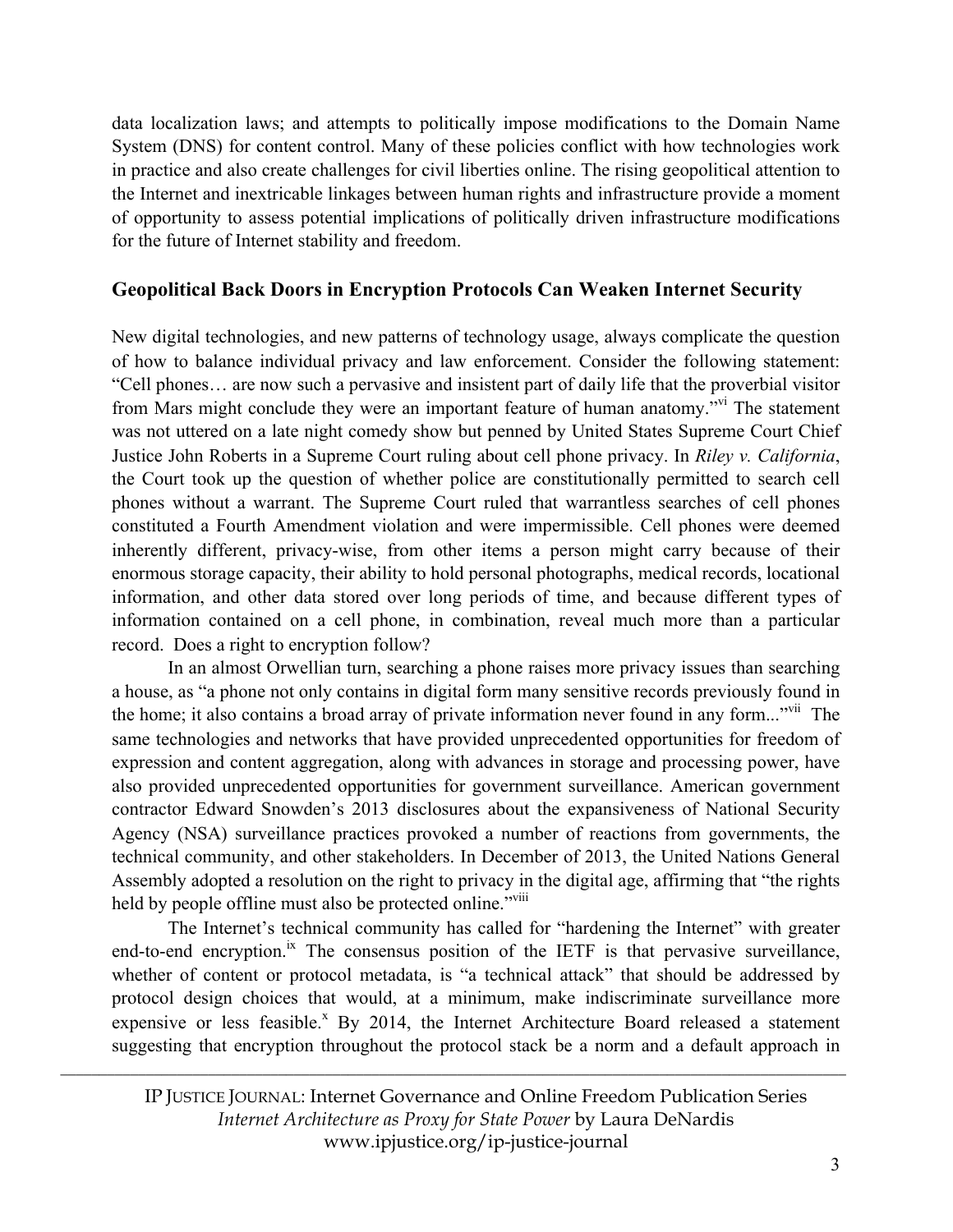order to restore trust in the Internet.<sup>xi</sup> Google announced it would "always use an encrypted HTTPS connection when you check or send email," effectively preventing someone from 'listening in' even if accessing email from an open public Wi-Fi network.<sup>xii</sup>

One government response to these trends has been a call for building backdoors into encryption protocols and implementations so that agencies can readily access information. In an era of rising Islamic terrorism and associated employment of Internet technologies for recruitment and strategic communication, national security and law enforcement agencies, of course, turn attention to online intelligence practices and oppose efforts of technology companies to make these practices more difficult. For example, United States FBI Director James Comey has criticized corporate efforts to implement end-to-end encryption, arguing that encryption could prohibit law enforcement efforts to access vital information and calling for a reconsideration of encryption.<sup>xiii</sup> In the UK, a proposed bill could require private technology companies to build backdoors to user data as a tool for combatting global terrorism.<sup>xiv</sup>

Encryption has always been a politically charged technology, and one that historically has been embroiled in conflicts between individual privacy and national security. Conflicts have manifested as questions about legally restricting encryption strength (e.g. key length), banning certain types of encryption, or imposing export restrictions. The United States at one point regulated encryption along with firearms under International Traffic in Arms Regulations (ITARS). Initiatives to build "back doors" into encryption are part of an ongoing trajectory of political tensions over a technology inherently designed to provide security (e.g. public key authentication) and privacy.

One problem with "back doors" – no matter how well meaning - is that they build in inherent security vulnerabilities that could be exploited for other purposes. As Apple CEO Tim Cook warned, "If you put a key under the mat for the cops, a burglar can find it, too. Criminals are using every technology tool at their disposal to hack into people's accounts. If they know there's a key hidden somewhere, they won't stop until they find it."<sup>xv</sup>

The Global Commission on Internet Governance, an independent group chaired by Sweden's former Prime Minister Carl Bildt, has issued a consensus recommendation that:

"Governments should not create or require third parties to create 'back doors' to access data that would have the effect of weakening the security of the Internet. Efforts by the Internet technical community to incorporate privacy-enhancing solutions in the standards and protocols of the Internet, including end-to-end encryption of data in transit and at rest, should be encouraged."<sup>xvi</sup>

Security experts, in their report "Keys Under Doormats," raise similar concerns about building encryption backdoors: "These proposals are unworkable in practice, raise enormous legal and ethical questions, and would undo progress on security at a time when Internet vulnerabilities are causing extreme economic harm."xvii

The early  $21<sup>st</sup>$  century has thus far been marked by numerous high-profile cybersecurity breaches, some geopolitically motivated, such as the Sony Pictures attack and presumably the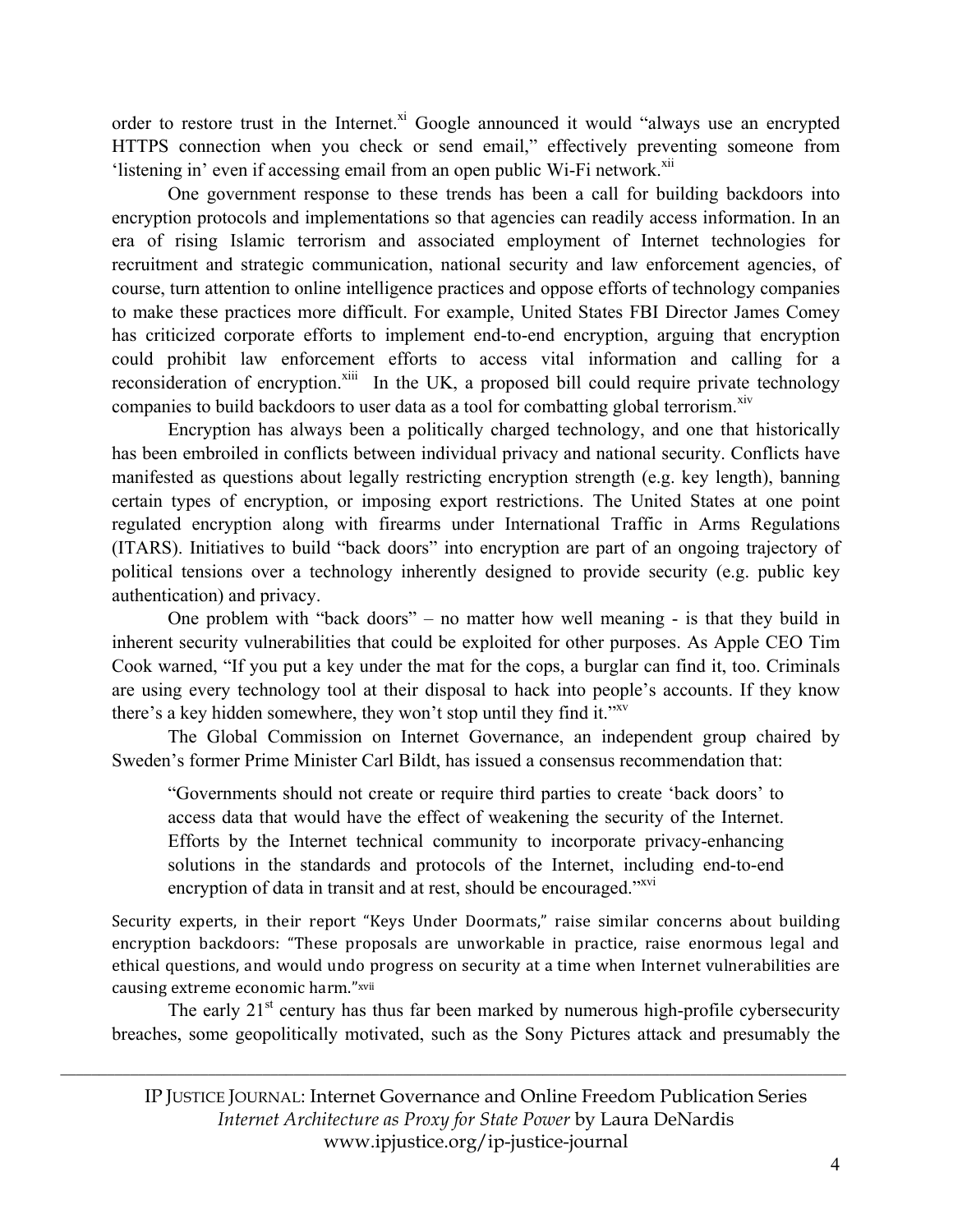massive data breach at the US Office of Personnel management (OPM). In the US alone, contemporary data breaches at large companies such as Target, Home Depot, and Premera Blue Cross have affected almost 200 million citizens. The concept of deliberatively designing additional security vulnerabilities into the Internet's infrastructure is incongruous.

#### **Data Localization Laws Can Promote Fragmentation Rather than Universality**

Internet infrastructure design does not map neatly onto national borders. Seeing a simple traceroute of packets moving from point A to point B helps illustrate how transmission paths depend on efficient routing rather than circumscribed borders. Physical infrastructure - fiber optic cable, antennas, switching centers, and server farms – resides within fixed geographic locations. But the distributed storage and processing systems and the flow of packets over this architecture do not comport with national boundaries. Even an exchange of information between two network operators within a single country can potentially route through an Internet Exchange Point (IXP) in another region. Companies can locate customer support centers in any location around the world. A retail company with a .COM address can reside anywhere in the world. Large multinational companies such as financial services firms use network systems spanning the globe rather than neatly circumscribed within a nation's border. Large content companies (e.g. Google) and Content Delivery Networks (e.g. Akamai) globally distribute content to bring it closer to users via replication (mirroring) and caching. Companies optimize information distribution across servers based on traffic patterns and variables such as bandwidth, processing power, and storage capacity.

A significant shift in policymaking has been the introduction of laws regulating where private companies store data and how infrastructure is physically configured. Much of the policy interest in imposing borders around Internet infrastructure has cited foreign surveillance, and in particular, the expansive NSA surveillance program as inducements. Political interest has ranged from wanting to avoid switching traffic through a US-based IXP in order to route around the United States to investing in new undersea cable routes, to data localization approaches requiring companies to store customer data on servers located within a nation's borders or otherwise controlling the cross-border movement, sharing, taxation or storage of customer information. Data localization laws, in particular, are already in place or pending in many countries.<sup> $xviii$ </sup> A Russian law requiring companies to store data of Russian citizens within the nation's border takes effect in late 2015.

There are engineering, innovation, and civil liberties complications embedded within these policy-driven alterations to Internet infrastructure. "Holding" data in a fixed location is incompatible with engineering principles like reducing latency, load balancing, and basic traffic engineering. It is also incommensurable with business models predicated upon global customer bases and workforces. As civil society advocates have expressed, it moves the Internet from a *de facto* universal network to "a world with country-specific 'internets' that don't connect with each other to form today's global network."<sup>xix</sup> Large content intermediaries like Google have also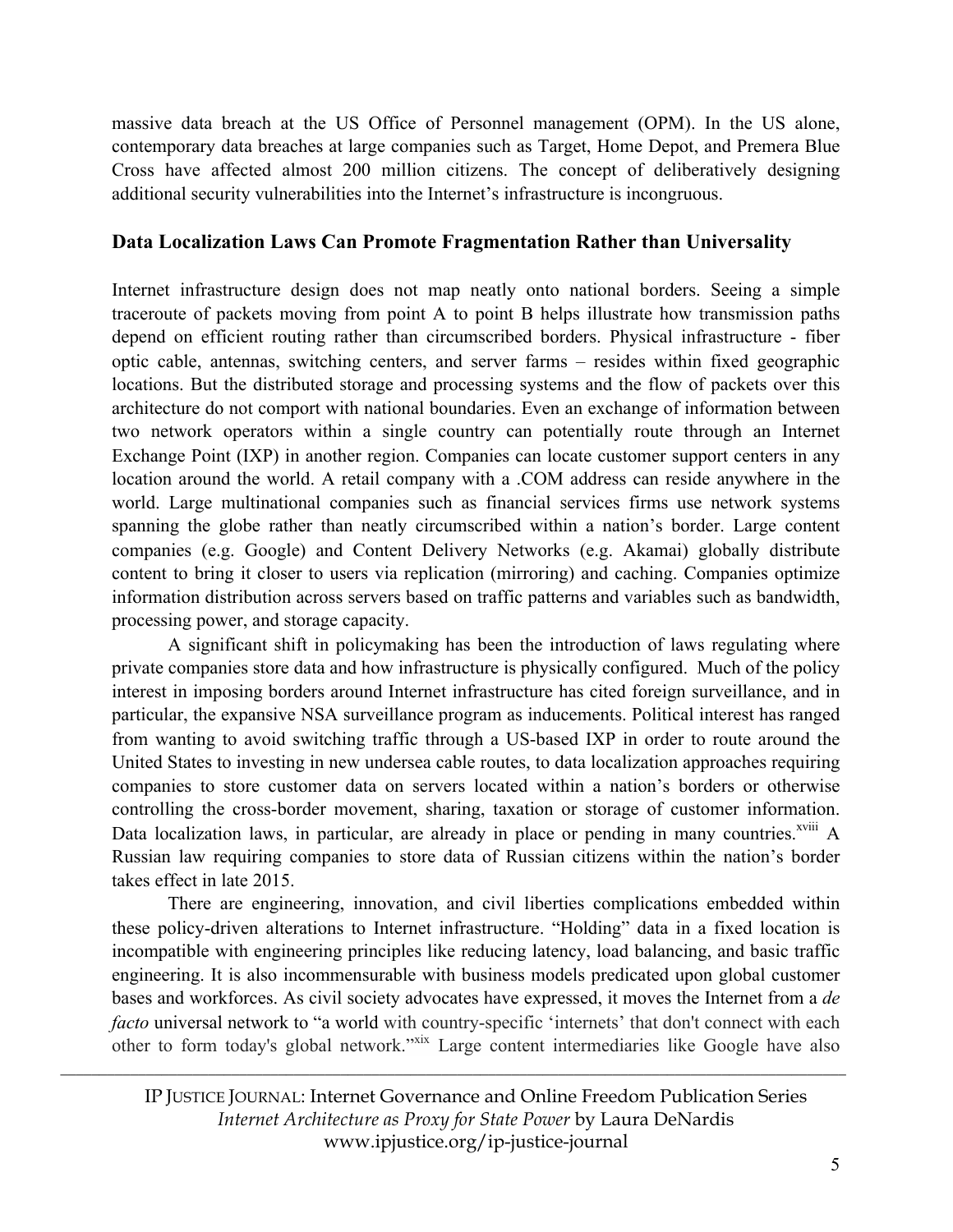expressed concern. In testimony before the Senate Judiciary Subcommittee on Privacy, Technology and the Law, Google's Director for Law Enforcement and Information Security, Richard Salgado, warned that data localization laws could result in the "Balkanization of the Internet" and constitute a challenge to the "free and open Internet that we benefit from today." XX

From an innovation perspective, consider the prohibitive cost burden to new entrepreneurs having to locate servers in any country in which they wished to operate. New entrants would not be able to compete in global markets. Only already-dominant companies would have the resources to comply with infrastructure localization requirements, a violation of the principle of "no permanent favorites." These laws would also have effects far beyond the tech industry. Sectors ranging from financial services to retail have large data stores of customer information that routinely cross borders for customer service, billing services, or direct delivery of information and goods to customers wherever they are in the world. Data localization laws apply to these companies as well. A McKinsey & Company survey of chief executives in the financial services sector revealed concern about data localization regulation, with problems ranging from increased organizational complexity to constraints on efficiency due to having to locate employees and infrastructure in local markets.<sup>xxi</sup>

From a civil liberties standpoint, the ensuing concentration of data in data localization scenarios could actually facilitate new forms of efficient surveillance,<sup>xxii</sup> either by the home nation or through foreign surveillance. Before data localization laws become a global norm, there is an opportunity for governments to rethink the potential political, economic, and technical collateral damage of these policies.

#### **DNS Modifications Can Affect Internet Stability**

The Domain Name System is another layer of the Internet's infrastructure which has attracted policymaker attention. The DNS translates human-friendly domain names, such as IPJustice.org, into corresponding binary numbers called Internet Protocol (IP) addresses. As such, it can be referred to as the Internet's phone book. This is a critical technical function involving the resolution of hundreds of billions of queries a day via servers located in every corner of the world. It is also a function that carries public interest implications, shaped by DNS technical design features. The hierarchical DNS provides points of control for redirecting queries away from certain websites, whether for censorship or intellectual property rights enforcement. The names and numbers the DNS administers are designed to be globally unique identifiers, both necessitating some degree of centralized coordination and also creating the conditions for IP addresses to be used as unique personal identifiers, in combination with other information.

Because the DNS inherently contains content (domain names) it is therefore a speech space embroiled with controversies such as free expression and intellectual property rights considerations. Trademark disputes are difficult enough, involving ICANN's Uniform Dispute Resolution Policy (UDRP) and ICANN's contractual relationship with domain name registrars and registries.<sup>xxiii</sup> There are many other complicated questions. What new top-level domains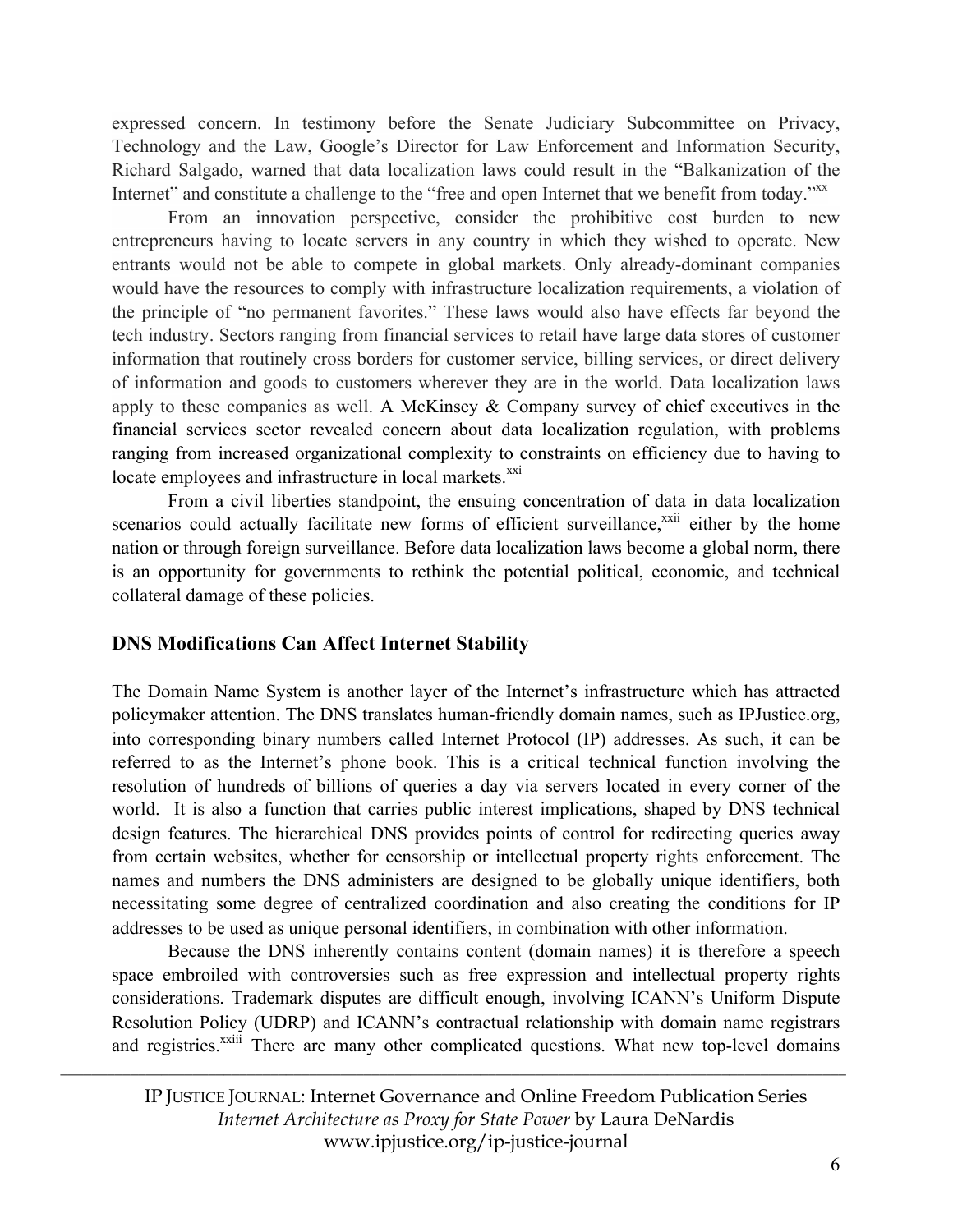(TLDs) may be introduced in a universal Internet supporting divergent cultural norms across regions (e.g. .GAY, .SUCKS, .WINE)? What happens when territorial interests clash with private trademark holders, as when countries with the Amazon rainforest within their borders objected to the proposal from Amazon, Inc. to introduce and operate a .AMAZON TLD? ICANN is at the center of decision making around these critical speech and property policy problems. Thus, the global attention to ICANN and, in particular, the ongoing and politically charged question of how to transition the US government's historic oversight functions to a global multistakeholder community.<sup>xxiv</sup>

The DNS also raises privacy policy conflicts in the query resolution process. DNS queries are almost always unencrypted.<sup>xxv</sup> A contemporary policy concern involves the question of enhancing privacy in DNS queries versus keeping this information unencrypted for law enforcement or other purposes. How this lookup information is retained and shared potentially exposes information about websites queried, which may contain private or sensitive information such as visiting websites addressing medical, substance abuse, or mental health issues.

As these examples convey, the DNS in its day-to-day operation already implicates complicated rights issues. A separate circumstance involves government efforts to modify or block DNS records and architecture to achieve objectives unrelated to keeping the Internet operational or dealing with public policy questions arising in normal DNS operation.<sup>xxvi</sup> The most routine example is the practice of using the DNS to block access to websites infringing intellectual property rights, such as those offering pirated movies or selling counterfeit luxury goods or pharmaceutical products.<sup>xxvii</sup> Domain name seizures have been regularly carried out by the US Department of Homeland Security's Immigration and Customs Enforcement (ICE) group. These redirections can occur by requesting that the authoritative Internet registry responsible for a top-level domain (e.g. .org, .com) remove the data mapping the infringing domain name or redirect it to another server, such as one containing a law enforcement message. When the registry operating the appropriate TLD is in a different jurisdiction, an alternative with greater potential repercussions for technical stability and universality involves local DNS redirection. When it is not possible to request a query redirection in the universal record maintained by an authoritative registry, presumably because the registry is extra-jurisdictional, it is possible to approach a local, albeit non-authoritative DNS operator to disregard the universal name and number mapping for the infringing site and instead modify it in local records. This technique changes the DNS from one that is universally consistent to one that has inconsistent records that vary by region. This same local redirection technique is used by governments to censor certain websites, such as blocking access to Twitter in countries with repressive information policies. One technical vulnerability caused by altering the universality of DNS records is the possibility, as has occurred, of locally modified records being broadcast more globally and creating security complexities related to the use of DNSSEC for cryptographically authenticating DNS records.

Identity theft techniques already exploit security vulnerabilities in the DNS to appropriate and alter queries (called DNS injection techniques) with the purpose of redirecting a user to a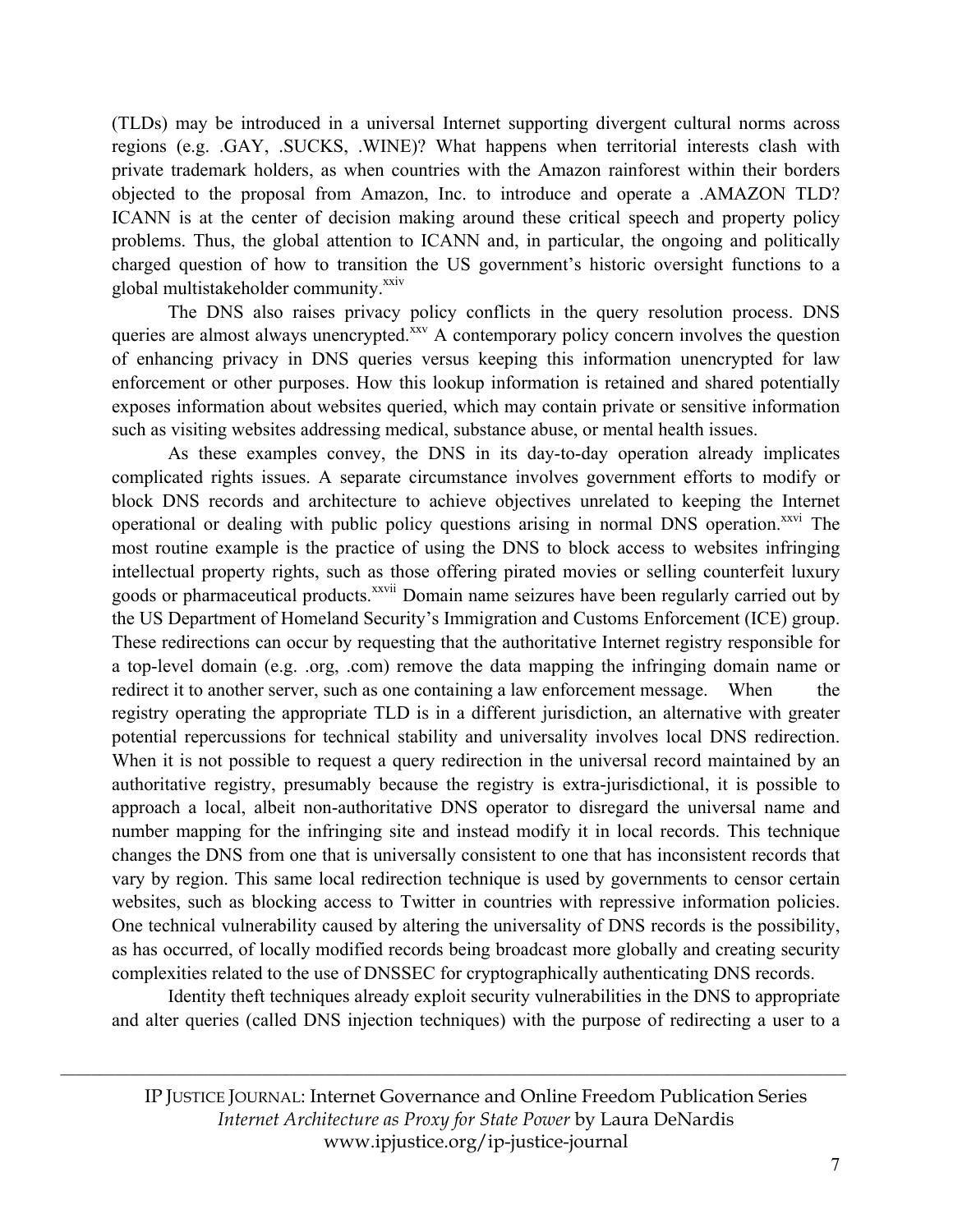fraudulent site to extract financial information or to collect information for identity theft. These same techniques are sometimes used to censor content as part of the Great Firewall of China.<sup>xxviii</sup>

Once it becomes the norm for the DNS to be altered for content blocking and manipulation, it will be difficult to veer the DNS back toward universal consistency. Consideration of the technical implications to Internet stability, security, and universality, as well as the human rights implications of over-blocking and censorship, is critical before the DNS becomes the default gatekeeper for almost any type of blocking or security attack.

#### **The Future of Internet Governance Should Consider Implications for Technology**

One of the most pressing  $21<sup>st</sup>$  century developments in Internet governance is the increasing entanglement between often well-meaning government policies and Internet infrastructure alterations. Much attention to Internet governance focuses on the *global institutions* of Internet governance (e.g. ICANN), *content regulations*, the public interest implications of *technical design*, or, increasingly, the role of technology *corporations* in establishing public policy. There are also many points of infrastructure intervention in which governments can help promote the health of the global Internet: the deployment of IXPs, IPv6 adoption, open standards, or restoring trust in the system through security cooperation. In addition to interrogating sociopolitical effects of technology on society; what are the potential effects of government policies on the stability and security of the technology?

The three policy examples this article addresses – encryption backdoors, data localization, and DNS alterations – share several characteristics. They are examples of government interest in altering the design of Internet infrastructure to achieve policy objectives. They all raise questions about the implications of these alterations for the stability and security of the Internet itself; for civil liberties; and for the pace of innovation online.

Each of these alterations raises questions about the possibility of technical fragmentation and the state of Internet "universality." Since the non-interoperable and fragmented 1990s era of proprietary online systems like Prodigy and the early America Online service, the desire for a consistent and universal system in which any device could reach any other device has always been a given for the public Internet. Of course, corporate Intranets and security-intensive networks supporting sensitive information have designed access controls and restrictions into the system. It is also easy to argue that a world with access divides, language barriers, and economic disparities hardly constitutes a universal Internet. But the technological building blocks for universality are present. These examples also suggest the types of security concerns that can arise from governmental interventions in Internet infrastructure. Encryption backdoors build in security vulnerabilities that could be exploited for criminal or other activities; data localization approaches concentrate rather than distribute data and can serve as targets for data breaches; DNS modifications can complicate the implementation of DNS cryptographic signing via DNSSEC.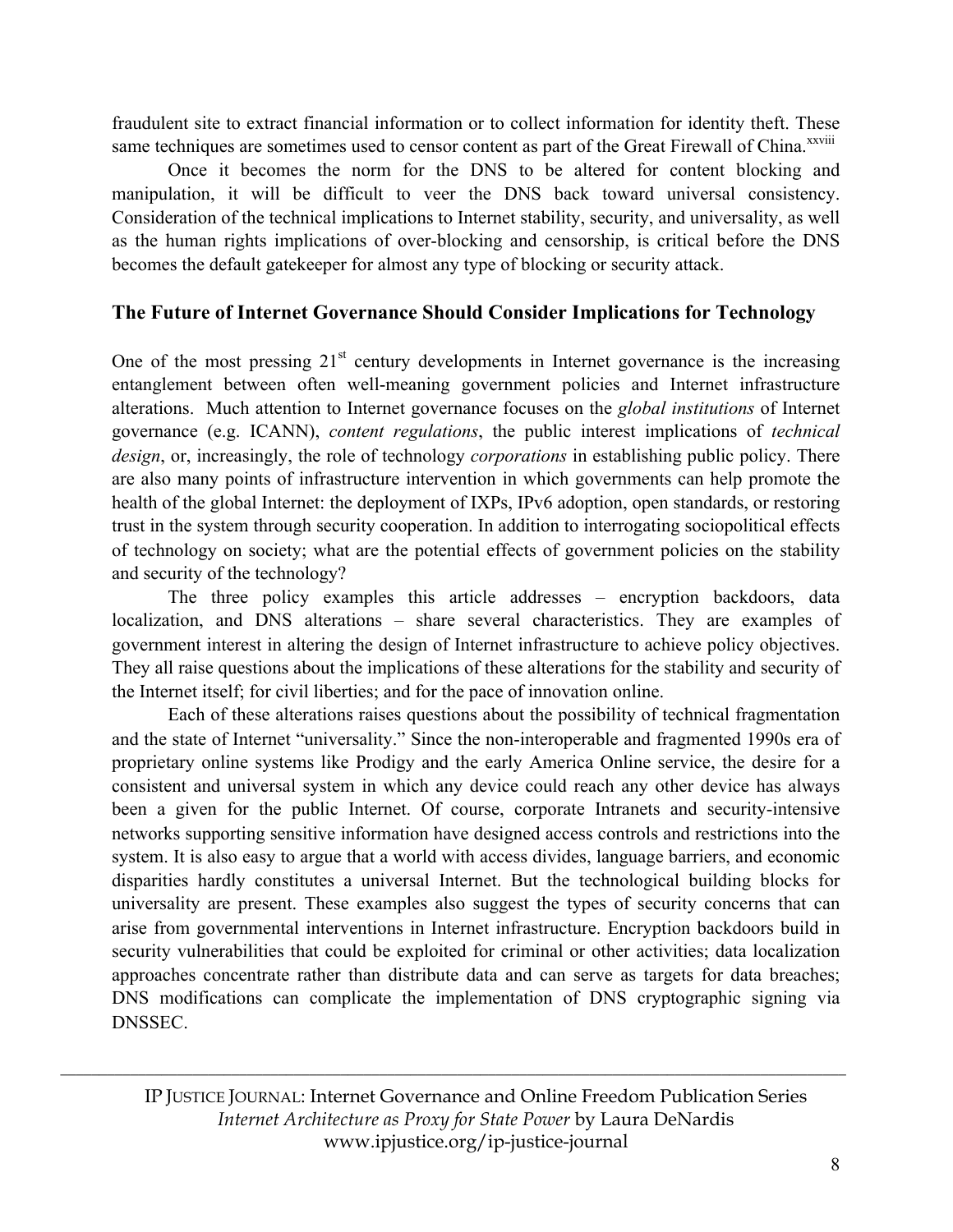These cases also help emphasize the contradictory values that always exist in Internet policy. On one hand, governments seek to protect citizen privacy with data localization requirements; on the other, they seek to have encryption backdoors to be able to access citizen data. Regardless of which values prevail, it is increasingly important to view Internet governance as not just about keeping Internet infrastructure operational and promoting access to knowledge, innovation, and economic growth. Internet governance and architecture has become a proxy for state power. And this exertion of state power by seeking modifications to Internet architecture must be accompanied by concern for the implications of these technical alterations for Internet stability and security and the characteristics necessary to preserve or promote a free and open Internet.

#### **About the Author**

 $\overline{a}$ 

Dr. Laura DeNardis is a globally recognized scholar of Internet governance and technical infrastructure and a tenured Professor in the School of Communication at American University in Washington, DC. Her books include *The Global War for Internet Governance* (Yale University Press 2014); *Opening Standards: The Global Politics of Interoperability* (MIT Press 2011); *Protocol Politics: The Globalization of Internet Governance* (MIT Press 2009); and *Information Technology in Theory* (Thompson 2007 with Pelin Aksoy). With a background in information engineering and a doctorate in Science and Technology Studies (STS), her research studies the social and political implications of Internet technical architecture and governance. She is an affiliated fellow of the Yale Law School Information Society Project and served as its Executive Director from 2008-2011. Her expertise and scholarship have been featured in *Science Magazine*, *The Economist*, *National Public Radio*, *New York Times*, *ABC news*, *Bloomberg*, *Time Magazine*, *Christian Science Monitor*, *Slate*, *Reuters*, *Forbes*, *The Atlantic*, the *Globe and Mail*, *Investor's Business Daily*, and the *Wall Street Journal* and she is a frequent speaker at the world's most prestigious universities and events. She is a Senior Fellow of the Centre for International Governance Innovation (CIGI) and currently holds an international appointment as the Research Director for the *Global Commission on Internet Governance*. Domestically, she is an appointed member of the U.S. Department of State's Advisory Committee on International Communications and Information Policy (ACICIP). Dr. DeNardis holds an AB in Engineering Science from Dartmouth College, an MEng from Cornell University, a PhD in Science and Technology Studies from Virginia Tech, and was awarded a postdoctoral fellowship from Yale Law School. Laura DeNardis was elected to membership in the *Cosmos Club* in 2015. She resides in Washington, DC.

IP JUSTICE JOURNAL: Internet Governance and Online Freedom Publication Series *Internet Architecture as Proxy for State Power* by Laura DeNardis www.ipjustice.org/ip-justice-journal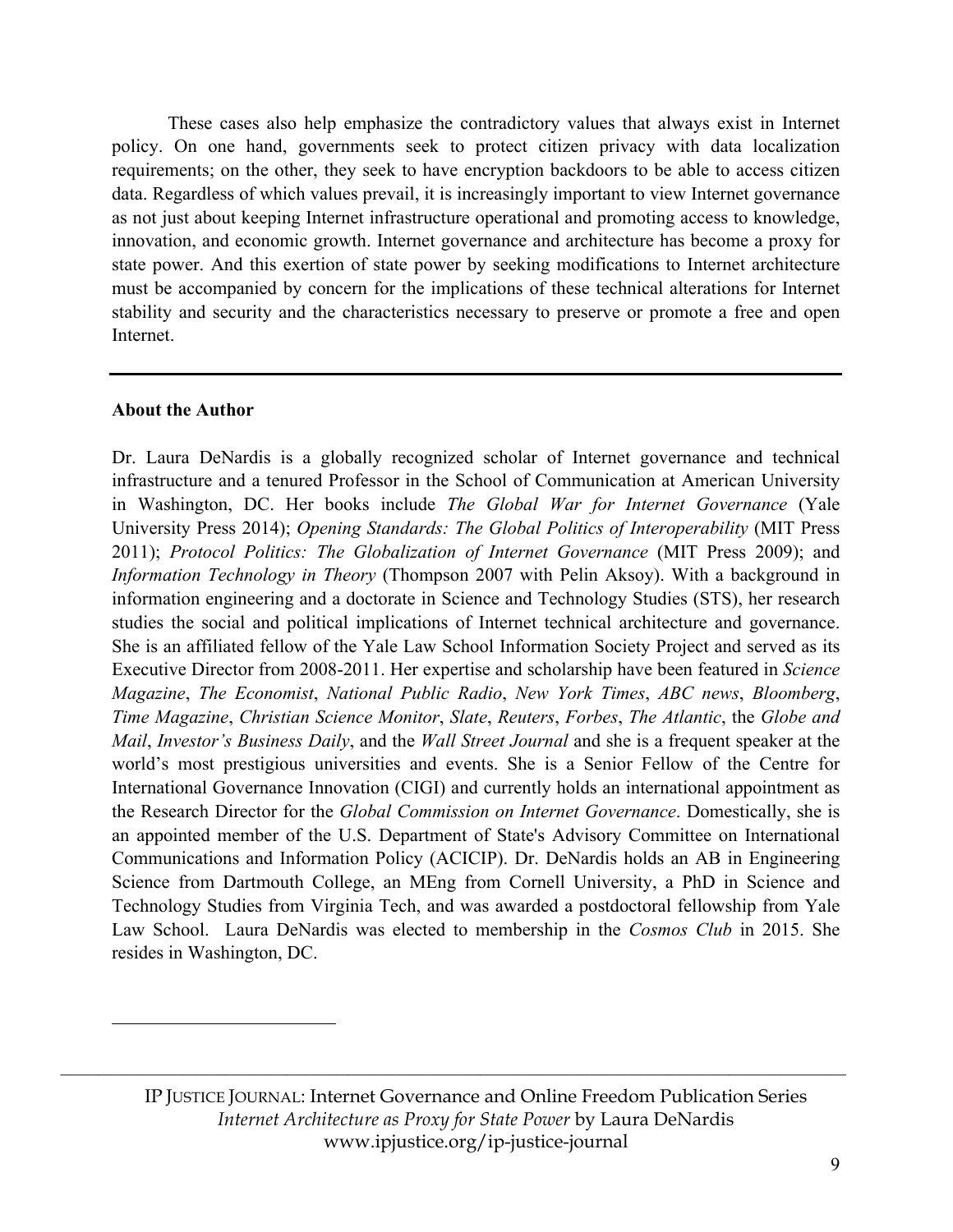|<br>i <sup>i</sup> Cisco White Paper, Dave Evans, "The Internet of Things: How the Next Evolution of the Internet is Changing Everything," April 2011. Accessed at

<sup>ii</sup> Internet Society, "Internet Invariants: What Really Matters," February 3, 2012. Accessed at http://www.internetsociety.org/internet-invariants-what-really-matters.

iii Leslie Daigle, "On the Nature of the Internet," *Global Commission on Internet Governance Paper* 

*Series* No. 7, March 2015. Accessed at https://www.cigionline.org/sites/default/files/gcig\_paper\_no7.pdf.

iv Laura DeNardis, *The Global War for Internet Governance*, Yale University Press, 2014.

<sup>v</sup> For an account of this turn to infrastructure for Internet governance, see Laura DeNardis, "Hidden Levers of Internet Control: An Infrastructure-Based Theory of Internet Governance," *Journal of Information, Communication and Society*, Volume 15, Issue 3, February 2012.

vi From the Supreme Court opinion *Riley v. California*, 134 S. Ct. 2473 (2014), opinion delivered by Chief Justice John Roberts, June 25, 2014, p. 13.

vii *Riley v. California*, 134 S. Ct. 2473 (2014), pp. 20-21.

viii Report of the United Nations High Commissioner for Human Rights on the right to privacy in the digital age A/HRC/27/37, p. 2, June 30, 2014. Accessed at

http://www.ohchr.org/EN/Issues/DigitalAge/Pages/DigitalAgeIndex.aspx.

<sup>ix</sup> Hardening the Internet" was the title of the Technical Plenary of the IETF 88 meeting of the Internet Engineering Task Force in Vancouver, Canada, in November 2013.

<sup>x</sup> Stephen Farrell and Hannes Tschofenig, *Pervasive Monitoring Is an Attack*, IETF RFC 7258, May 2014. Accessed at www.rfc-editor.org/rfc/rfc7258.txt.

<sup>xi</sup> "IAB Statement on Internet Confidentiality," November 14, 2014. Accessed at

https://www.iab.org/2014/11/14/iab-statement-on-internet-confidentiality/.

<sup>xii</sup> Official Google blog posting by Nicolas Lidzborski, Gmail Security Engineering Lead, "Staying at the forefront of email security and reliability: HTTPS-only and 99.978 percent availability," March 20, 2014. xiii Spencer Ackerman, "FBI chief wants 'backdoor access' to encrypted communications to fight Isis," *The Guardian*, July 8, 2015. Accessed at http://www.theguardian.com/technology/2015/jul/08/fbi-chiefbackdoor-access-encryption-isis

xiv Theo Priestly, "All Instant Messaging Could be Killed in the UK within Weeks," *Forbes*, July 13, 2015. Accessed at

http://www.forbes.com/sites/theopriestley/2015/07/13/all-instant-messaging-could-be-killed-in-the-ukwithin-weeks/.

<sup>xv</sup> Tim Cook cited in Matthew Panzarino, "Apple's Tim Cook delivers blistering speech on encryption, privacy," *TechCrunch*, June 2, 2015. Accessed at http://techcrunch.com/2015/06/02/apples-tim-cookdelivers-blistering-speech-on-encryption-privacy/#.lxuz8g:KaZu.

<sup>xvi</sup> Statement by the Global Commission on Internet Governance, "Toward a Social Compact for Digital Privacy and Security," April 15, 2015. Accessed at https://www.ourinternet.org/publication/toward-asocial-compact-for-digital-privacy-and-security/.

<sup>xvii</sup> Hal Abelson et al., "Keys under doormats: Mandating insecurity by requiring government access to all data and communications," Computer Science and Artificial Intelligence Laboratory Technical Report, *MIT*, 2015. Accessed at http://dspace.mit.edu/bitstream/handle/1721.1/97690/MIT-CSAIL-TR-2015- 026.pdf?sequence=8.

IP JUSTICE JOURNAL: Internet Governance and Online Freedom Publication Series *Internet Architecture as Proxy for State Power* by Laura DeNardis www.ipjustice.org/ip-justice-journal

http://www.cisco.com/web/about/ac79/docs/innov/IoT\_IBSG\_0411FINAL.pdf.